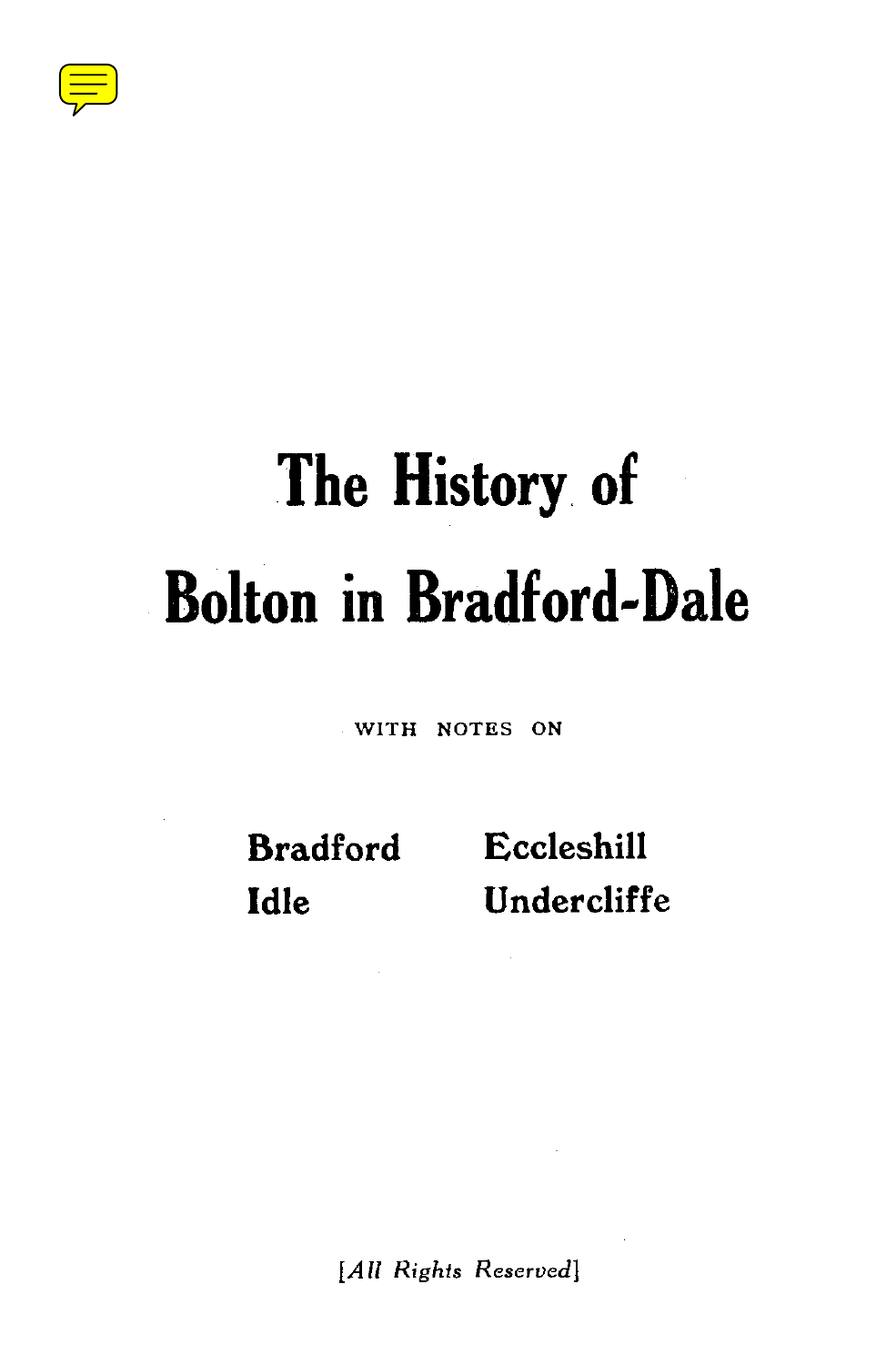### PREFACE.

In March, 1924, the teacher and scholars of the Senior Boys' Class, at Bolton St. James' Sunday School, conceived the idea of producing a comprehensive history of Bolton in Bradford-Dale, and the adjacent districts.

During the initial stages the boys worked most assiduously, some of them showing marked ability in the collection of statistics, the drawing of maps, and in the gathering of flora; a few devoting the whole of their summer holiday to these tasks. This material was carefully examined and verified, and it has been possible to embody most of it (including the maps, the flora, and the sections on Eccleshill, Undercliffe, and Idle) in this book.

It became apparent however that if the work was to be an original and a standard one, much research amongst ancient documents and other historical data would be necessary. At this point the compilation passed beyond the scope of boys, and was undertaken by those of riper knowledge and experience.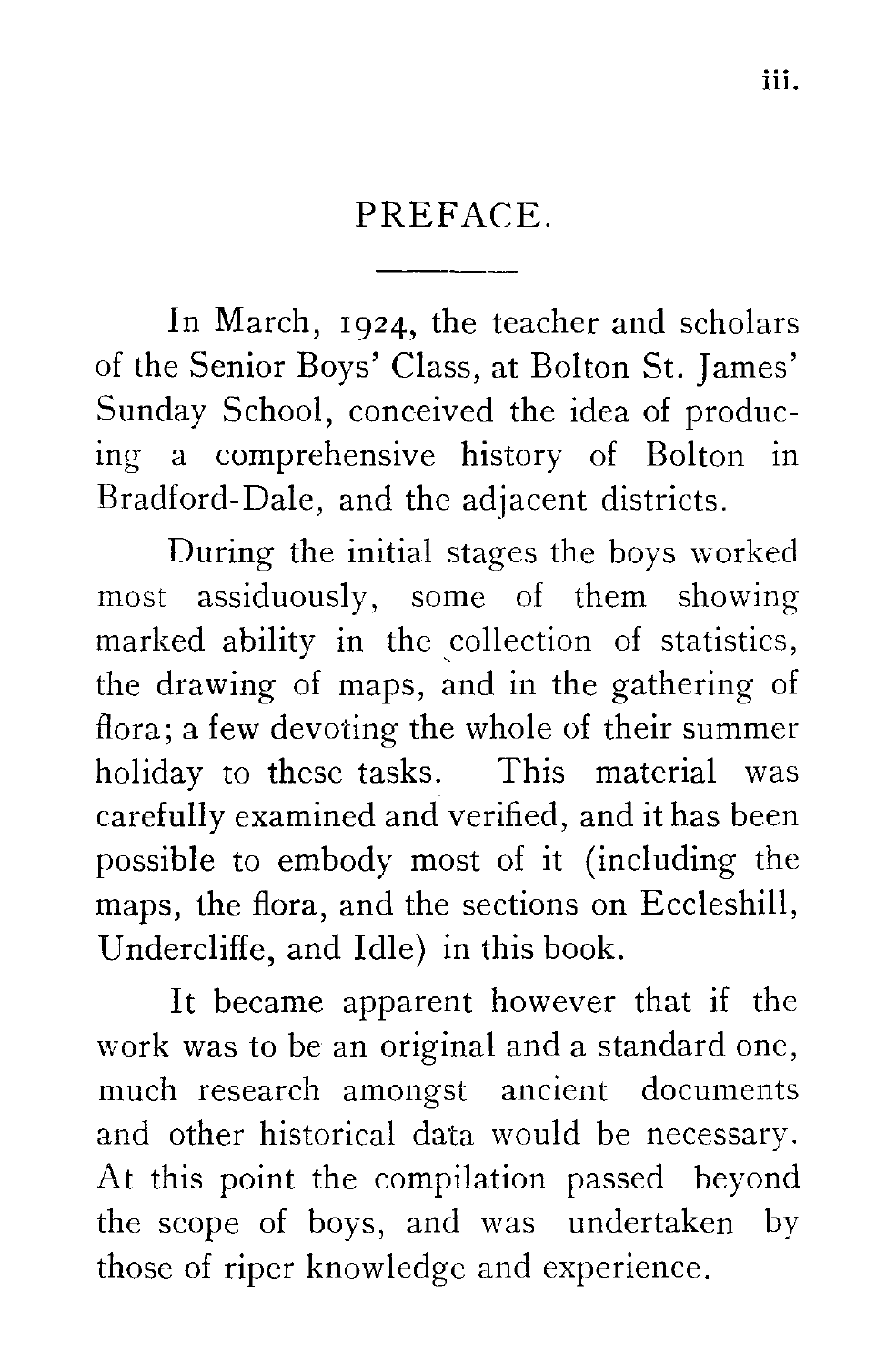So far as the township of Bolton is concerned, every possible source of information has been thoroughly examined, and as a history of that township the publication is reliable and full.

The accounts of Eccleshill, Undercliffe, and Idle, are "multum in parvo," but they nevertheless form valuable and authentic contributions.

In the collection of materials for the work, the editor on behalf of the authors concerned, expresses his sincere thanks to very many friends for assistance rendered in various ways. To all parishioners, who by their long residence and intimate knowledge of the district, have been most helpful. Among others he desires to especially name and thank are :—J. Gordon Atkinson-Jowett, Esq.; The Rev. W. A. Baker-Beal, M.A.; A. T. Parkinson, Esq., J.P.; Mr. J. Stead; Mr. A. B. Emmerson; Mr. George Anderson; Messrs. Vint, Hill and Killick, Solicitors, Bradford; Messrs. Spencer, Clarkson & Co., Solicitors, Keighley; Messrs. W. H. Brocklehurst & Co.; The Keeper of Manuscripts, British Museum; The Ministry of Agri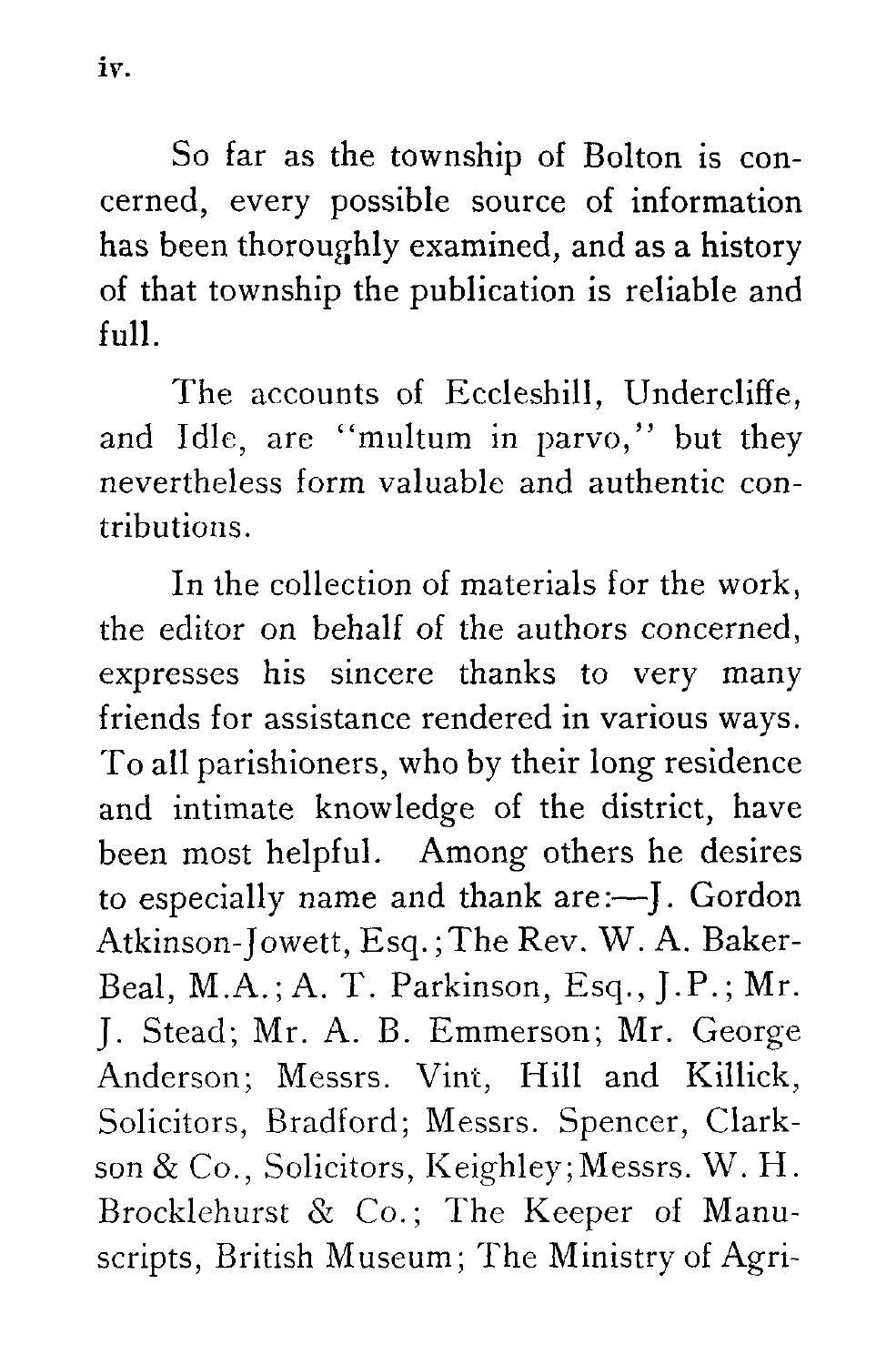culture and Fisheries; The Registrar General; Mr. W. H. Barraclough, Chief Librarian, and his staff at the Bradford Central Reference Library; Mr. W. E. Preston, Director of Art Galleries and Museums, and his staff at Bolling Hall; N. L. Fleming, Esq., Town Clerk; F. Marsden, Esq., City Engineer; R. H. Wilkinson, Esq., Tramways Manager; and to Mr. John Lottey and Mr. Thomas Wood for some of the beautiful photographs reproduced herein.

Our thanks are also eminently due, and are freely given, to all those Subscribers who have made the publication of this work possible.

ROBERT C. ALLAN,

Editor.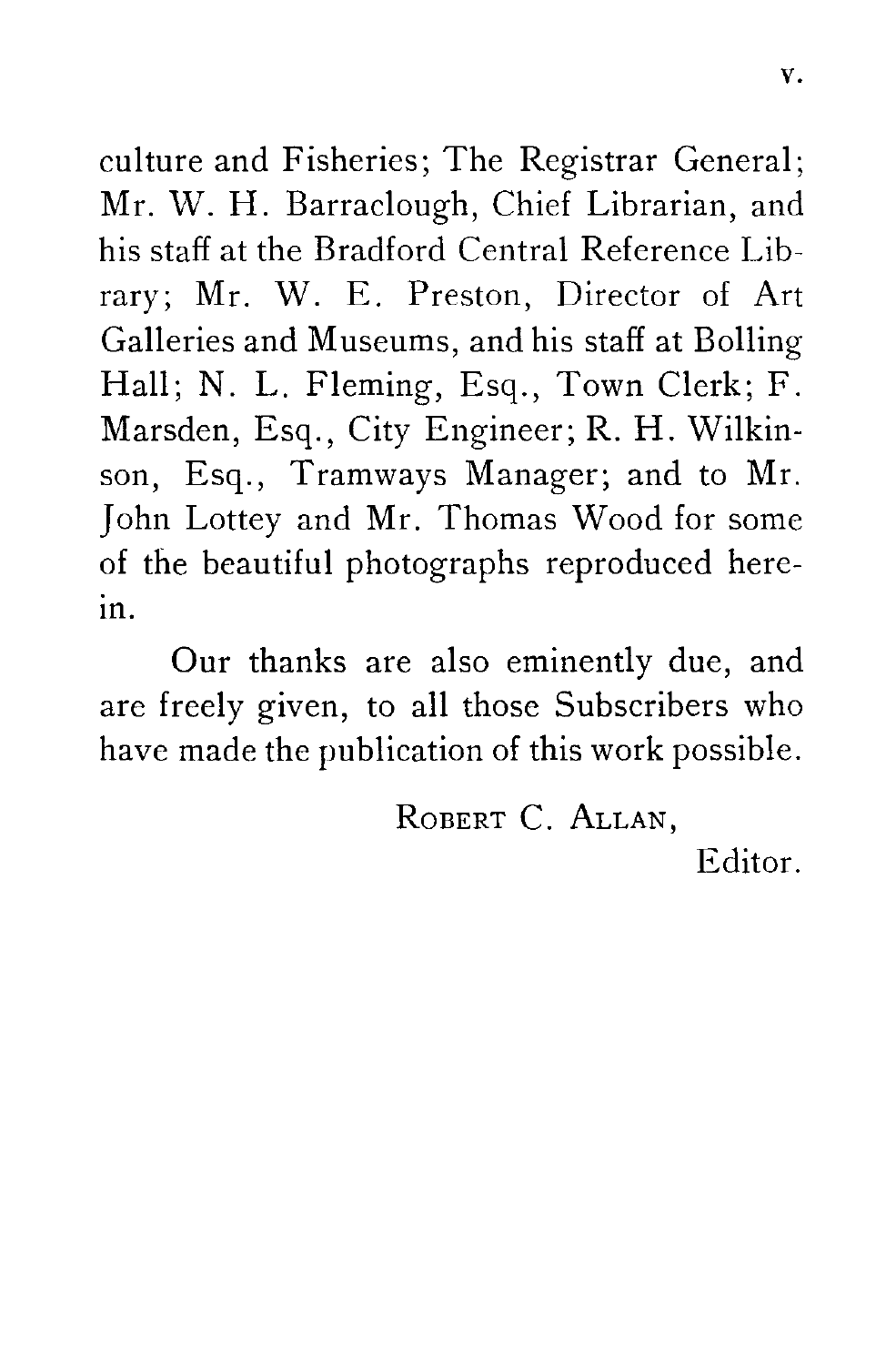

## CONTENTS.

|       |                                                                                | Page  |
|-------|--------------------------------------------------------------------------------|-------|
|       | INTRODUCTION<br>Rev. Canon A. P. Gower-Rees, M.A., M.C.                        | viii. |
|       | FOREWORD<br>$\ddotsc$<br>The Lord Bishop of Bradford (Dr. Perowne)             | xii.  |
| I.    | THE MANOR OF BOLTON<br>Robert C. Allan.                                        | 13    |
| H.    | WANDERINGS IN BOLTON<br>$\ddotsc$<br>Robert C. Allan.                          | 121   |
| Ш.    | The Geology of Bolton<br>$\mathbf{a}$<br>Edward Hepworth, M.Sc.                | 175   |
| IV.   | THE FLORA OF BOLTON<br>$\ddotsc$<br>Edited by Edward Hepworth, M.Sc.           | 195   |
| V.    | THE HISTORY OF THE CHURCH IN BOLTON<br>Rev. Canon A. P. Gower-Rees, M.A., M.C. | 199   |
| VI.   | THE GROWTH OF METHODISM IN BOLTON<br>W. Arthur Wilman.                         | 250   |
| VII.  | ECCLESHILL AND UNDERCLIFFE<br>C. Arthur Sugden.                                | 269   |
| VIII. | IDLE IN ANCIENT TIMES<br>Herbert E. Pycroft.                                   | 287   |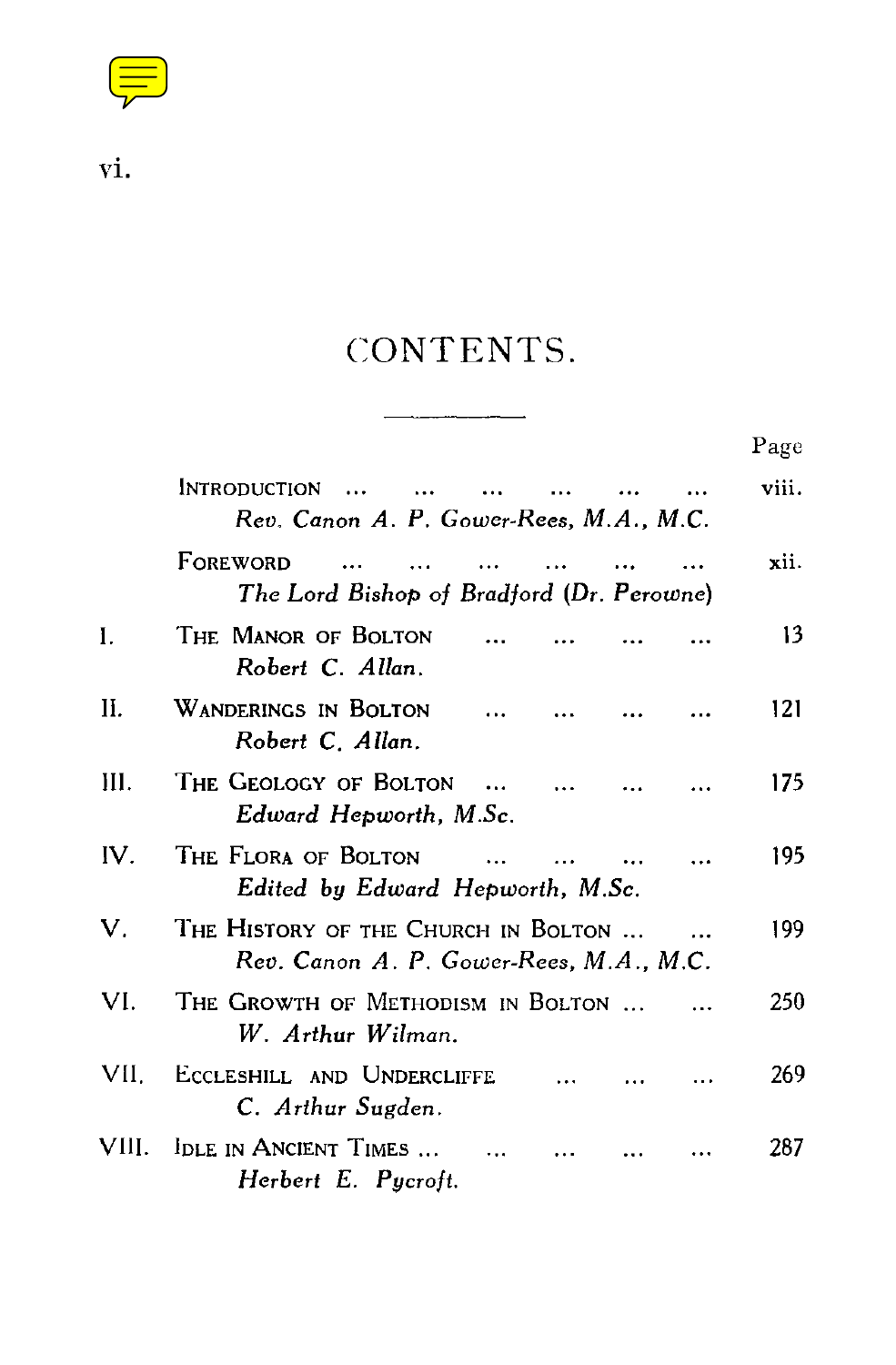## ILLUSTRATIONS

**Contractor** 

|                                                                     |                             |                                   |                          |             |             |           | Page     |  |
|---------------------------------------------------------------------|-----------------------------|-----------------------------------|--------------------------|-------------|-------------|-----------|----------|--|
| Bolton<br>$\ddotsc$<br>$\sim 100$ and $\sim 100$                    | <b>Contract Contract</b>    | $\cdots$                          | $\sim$ $\sim$ $\sim$     | $\cdots$    |             |           | 17       |  |
| Bolton Old Hall                                                     | $\cdots$                    |                                   | <b>Contract Contract</b> | $\cdots$    | $\ddotsc$   | $\ddotsc$ | 29       |  |
|                                                                     |                             |                                   |                          |             | facing page |           | 36       |  |
| Bradford Coat-of-Arms                                               |                             | $\mathbf{11.}$ and $\mathbf{12.}$ |                          | $\ddotsc$   | .           | $\ddotsc$ | 59       |  |
| Rural Bolton<br><b>Contract Contract</b>                            |                             | $\cdots$                          | $\dddot{\phantom{0}}$    | $\cdots$    |             | .         | 71       |  |
| Parish Church Steeple hung with Wool-Packs                          |                             |                                   |                          |             | $\cdots$    | $\ddotsc$ | 75<br>87 |  |
| A Comprehensive View of Bradford, 1835<br>$\ddotsc$<br>$\cdots$     |                             |                                   |                          |             |             |           |          |  |
| Public School, Idle Road, built 1822<br><br>$\cdots$<br>$\cdots$    |                             |                                   |                          |             |             |           |          |  |
| Wesleyan School, Idle Road, built 1872                              |                             |                                   |                          | .           |             | $\cdots$  | 125      |  |
| The Pendragon Estate, Bolton                                        |                             |                                   |                          |             | $\ddotsc$   | $\ddotsc$ | 127      |  |
| Pendragon Castle or Bolton Town Hall                                |                             |                                   |                          | $\cdots$    | $\ddotsc$   | .         | 131      |  |
| Rose Cottage<br>and the same of the same of the same of the         |                             |                                   |                          | $\cdots$    | $\cdots$    | $\ddotsc$ | 141      |  |
| Seventeenth Century Cottages, Low Fold                              |                             |                                   |                          | $\ddotsc$   | $\cdots$    | $\ddotsc$ | 145      |  |
| Walnut Farm, Bolton Lane                                            |                             | $\cdots$                          | $\ddotsc$                |             | .           |           | 149      |  |
| Hodgson Fold                                                        | $\sim$ $\sim$               | $\cdots$                          |                          | $\ddotsc$   | .           | .         | 159      |  |
| A Bit of Old Bolton                                                 | $\dddotsc$                  | $\ddotsc$                         |                          |             | .           | .         | 163      |  |
| The Hamlet of Bolton Outlanes                                       |                             |                                   | $\cdots$                 | .           | .           | $\cdots$  | 169      |  |
| The Hall of Pleas                                                   | $\cdots$                    |                                   | $\ddotsc$                | .           |             |           | 171      |  |
| Geological Time Chart                                               |                             | $\cdots$                          | $\cdots$                 | $\ddotsc$   |             | $\cdots$  | 177      |  |
| St. James' Church, Bolton, 1877                                     |                             |                                   |                          | $\ddotsc$   | $\ddotsc$   | $\cdots$  | 201      |  |
| Interior of St. James' Church, Bolton                               |                             |                                   |                          | $\cdots$    | $\cdots$    |           | 219      |  |
| Rev. C. H. King, A.K.C., first Vicar of Bolton<br>$\ddotsc$<br>.    |                             |                                   |                          |             |             |           |          |  |
| St. Lawrence Mission Church, Bolton Woods<br>$\ddotsc$<br>$\ddotsc$ |                             |                                   |                          |             |             |           |          |  |
| Rev. Canon A. P. Gower-Rees, M.A., M.C.                             |                             |                                   |                          |             |             | $\cdots$  | 233      |  |
| The Lord Bishop of Bradford (Dr. Perowne)                           |                             |                                   |                          |             | $\ddotsc$   | $\ddotsc$ | 239      |  |
| New Vestry, St. James' Church, Bolton                               |                             |                                   |                          | $\sim$ 1.12 | .           | $\ddotsc$ | 243      |  |
| Old Dungeon Door and Buttressed Chimney, Ivy Hall, Bolton           |                             |                                   |                          |             |             |           | 253      |  |
| Old James Atkinson                                                  | and the state of the state. |                                   | $\ddotsc$                |             | $\ddotsc$   | .         | 259      |  |
| First Methodist Chapel in Bolton                                    |                             |                                   | $\ddotsc$                | $\ddotsc$   | $\ddotsc$   | .         | 261      |  |
| New Wesleyan Church and Sunday School                               |                             |                                   |                          |             | $\ddotsc$   | $\cdots$  | 265      |  |
| Old Wesleyan Chapel, Eccleshill                                     |                             |                                   | $\ddotsc$                | $\ddotsc$   | $\ddotsc$   | $\cdots$  | 277      |  |
| Eccleshill Stoneware                                                |                             | $\ddot{\phantom{a}}$              | $\cdots$                 | $\cdots$    | .           | $\cdots$  | 283      |  |
| Manor of Idle, 1584                                                 | $\cdots$                    | $\cdots$                          | $\ddotsc$                |             |             | $\ddotsc$ | 293      |  |
|                                                                     |                             |                                   |                          |             |             |           |          |  |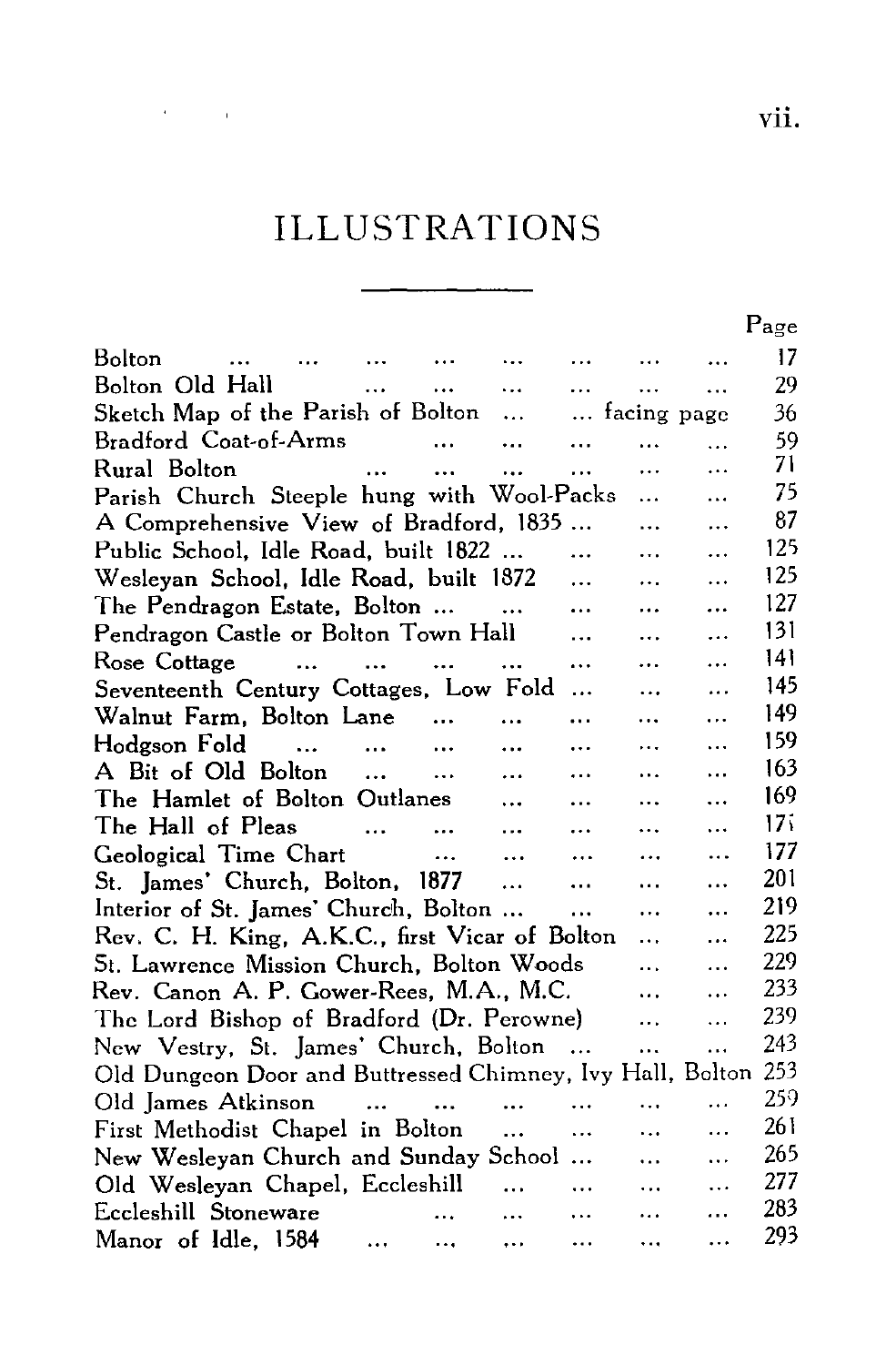## INTRODUCTION.

This History of Bolton in Bradford-Dale though published in connection with the 5oth Anniversary of the Parish of St. James', Bolton, is designed to find a permanent place in the list of local histories. Its plan and contents imply a more ambitious purpose than that of a mere souvenir. So many people appear to know so little about their own locality. "Their eyes are in the ends of the earth," so they miss the inexhaustible stcre of information waiting investigation and interpretation in the vicinity of their own homes. "Familiarity breeds contempt," but contempt is not thereby justified. In this volume readers who reside in or near the parish of Bolton will be astonished to discover how little they knew, and how much there is to know about the neighbourhood. Every locality has its own version of a tale to tell concerning the great adventure of mankind, however little it may possess of antiquities,

viii.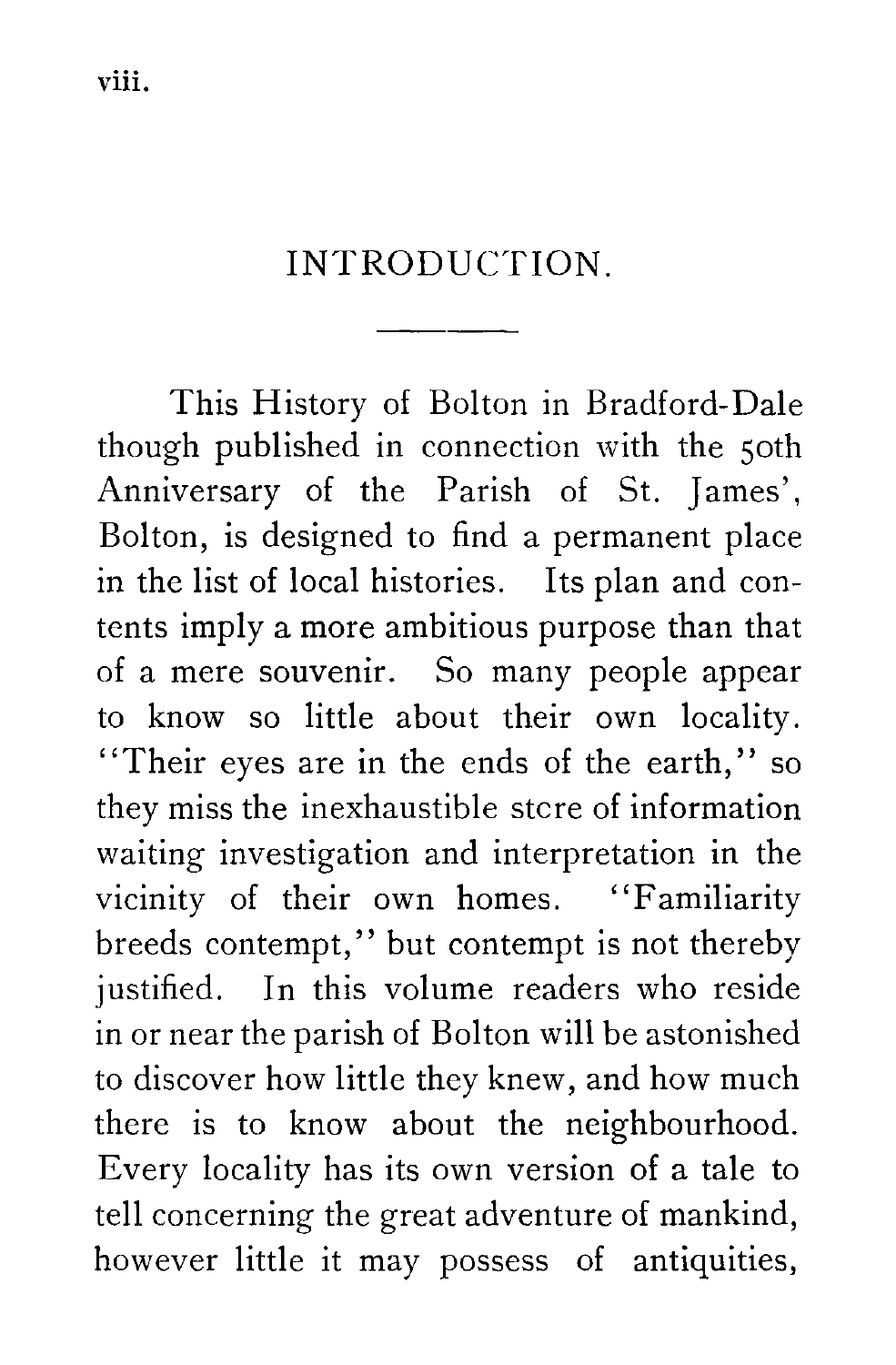from the study and classification of which, the archaeologist may deduce knowledge, which the historian can weave into a story of fascinating interest. The volume of information gleaned, and compressed in the historical account of the Manor of Bolton, from Saxon to Modern times enshrines historical data of far-reaching significance, which is of more than local range. Local history does not begin and end in itself, and if isolated and detached it is too impoverished to be of much interest. In these days of rapid development it is inevitable, that localities in close proximity to large industrial towns, must sooner or later undergo a transformation, which will obliterate, disfigure, or crowd out of sight some of the distinctive features which have marked them for centuries. Bolton is such a locality; and the process of transformation has begun. The immediate and future value of the diary notes of Wanderings in Bolton, *Section Two,* will therefore be fully appreciated. Religion permeates all history, and without religion, history would well nigh be meaningless. The religious activities of the community are recorded in simple narratives, which will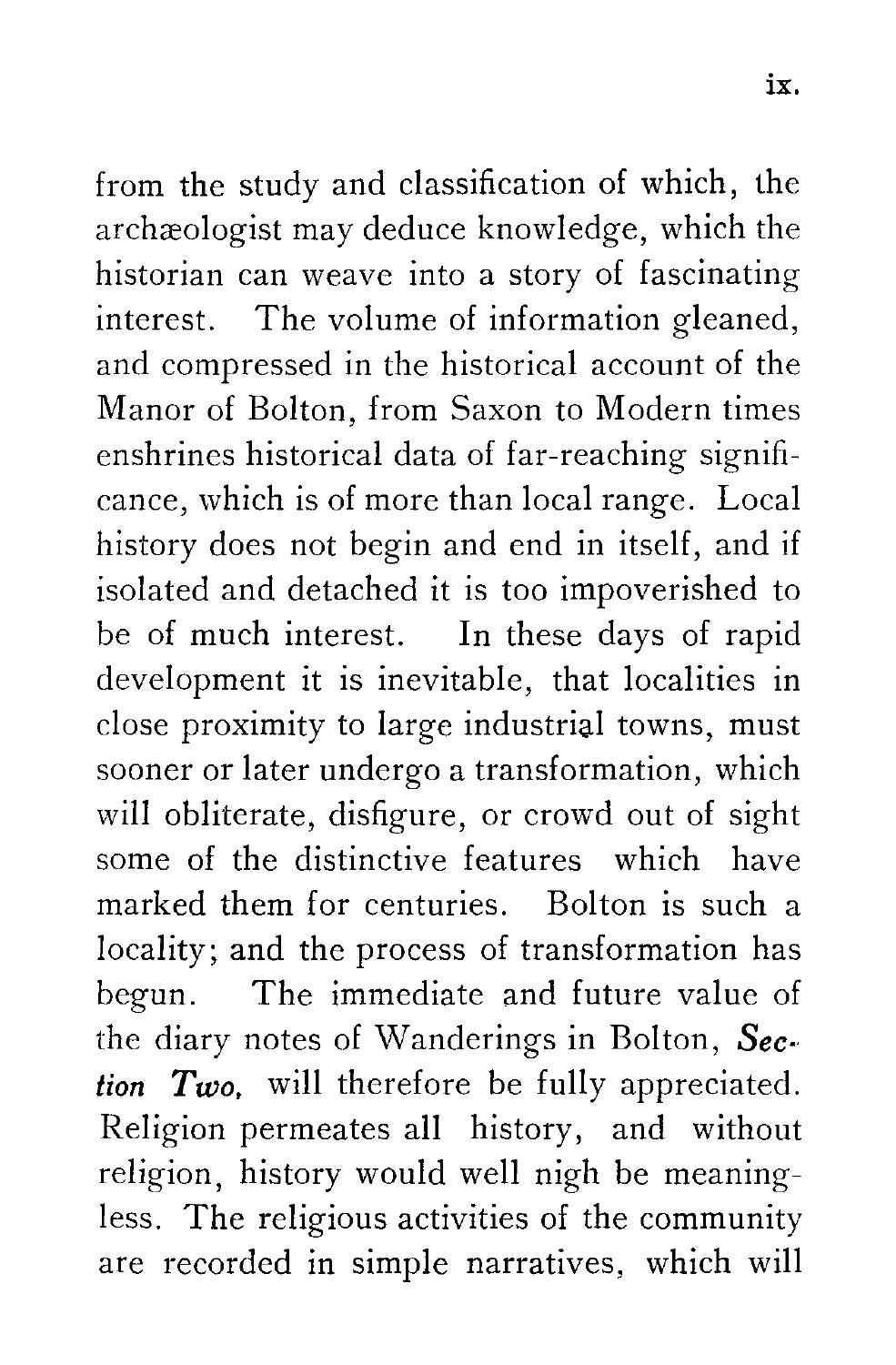interest all who acknowledge Christianity to be the truest philosophy of life and the best prescription for right living. In *Section Three* the amazing physical story of the earth is told in a

scholarly treatise of the geology of Bolton. The records of that story are deposited in the rocky archives of the local hills, and in the very design of the valleys. The reader will experience an emotional relief when passing, even in imagination, from the scenes of titanic convulsions and cataclysmal devastations to the tranquility of the fields. The state of the flora of Bolton prior to its transition from a rural to a suburban area cannot fail to interest lovers of nature, and with the aid of the valuable record **in** *Section Four,* readers will be encouraged to make further investigation.

The short but interesting historical notes of neighbouring localities will be welcomed by many readers, and it is in deference to their wishes that the editor has ventured to append them to a history of Bolton.

The photographs, maps, and drawings greatly enhance the value of this publication,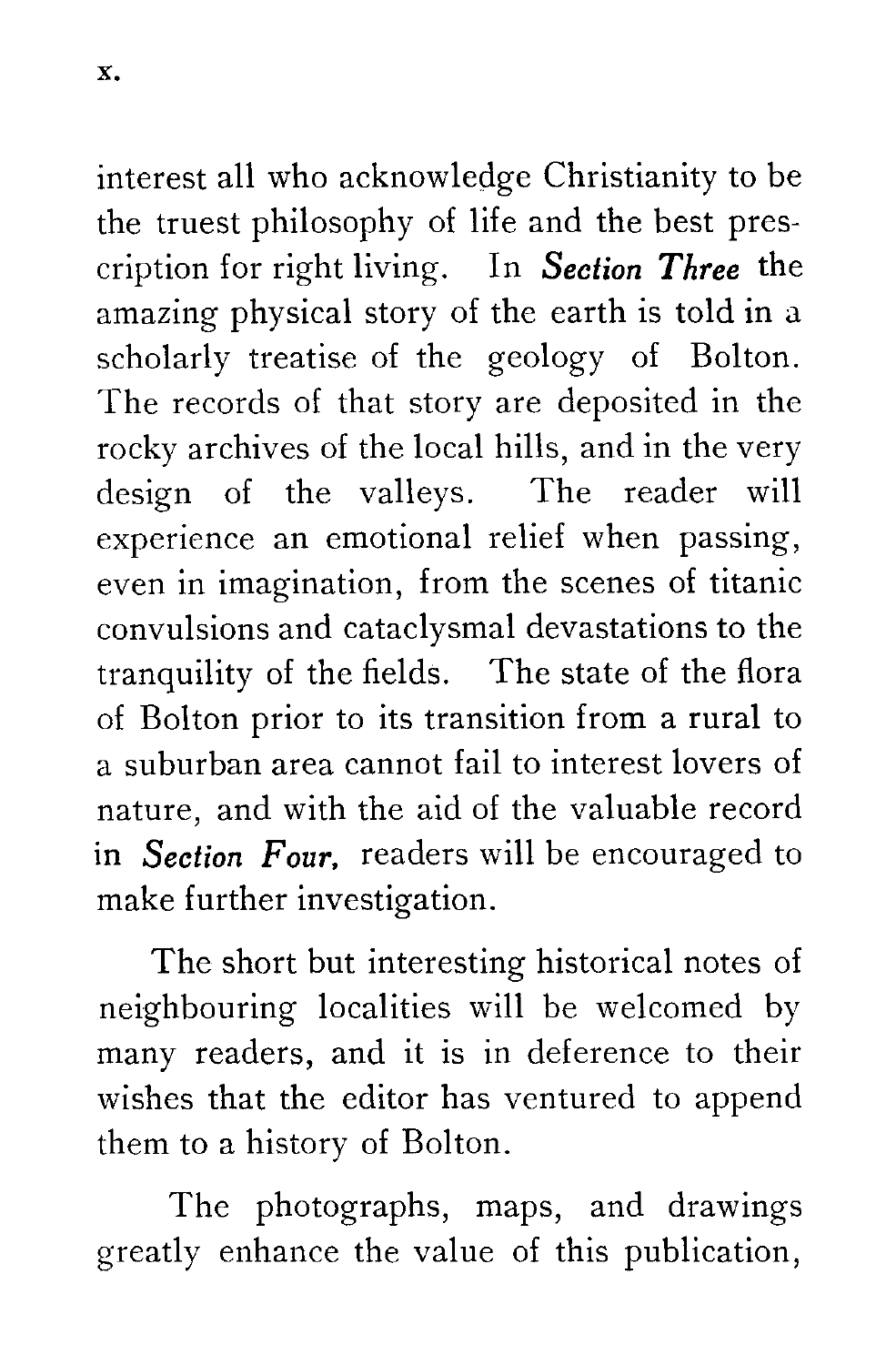for what is now recorded by the camera will soon be beyond its reach.

It is a high privilege to be associated with the vision and effort, of which this book is a result, and the indefatigable labours of the Editor will claim the gratitude of all readers.

A. P. GOWER-REES.

Vicar of Bolton.